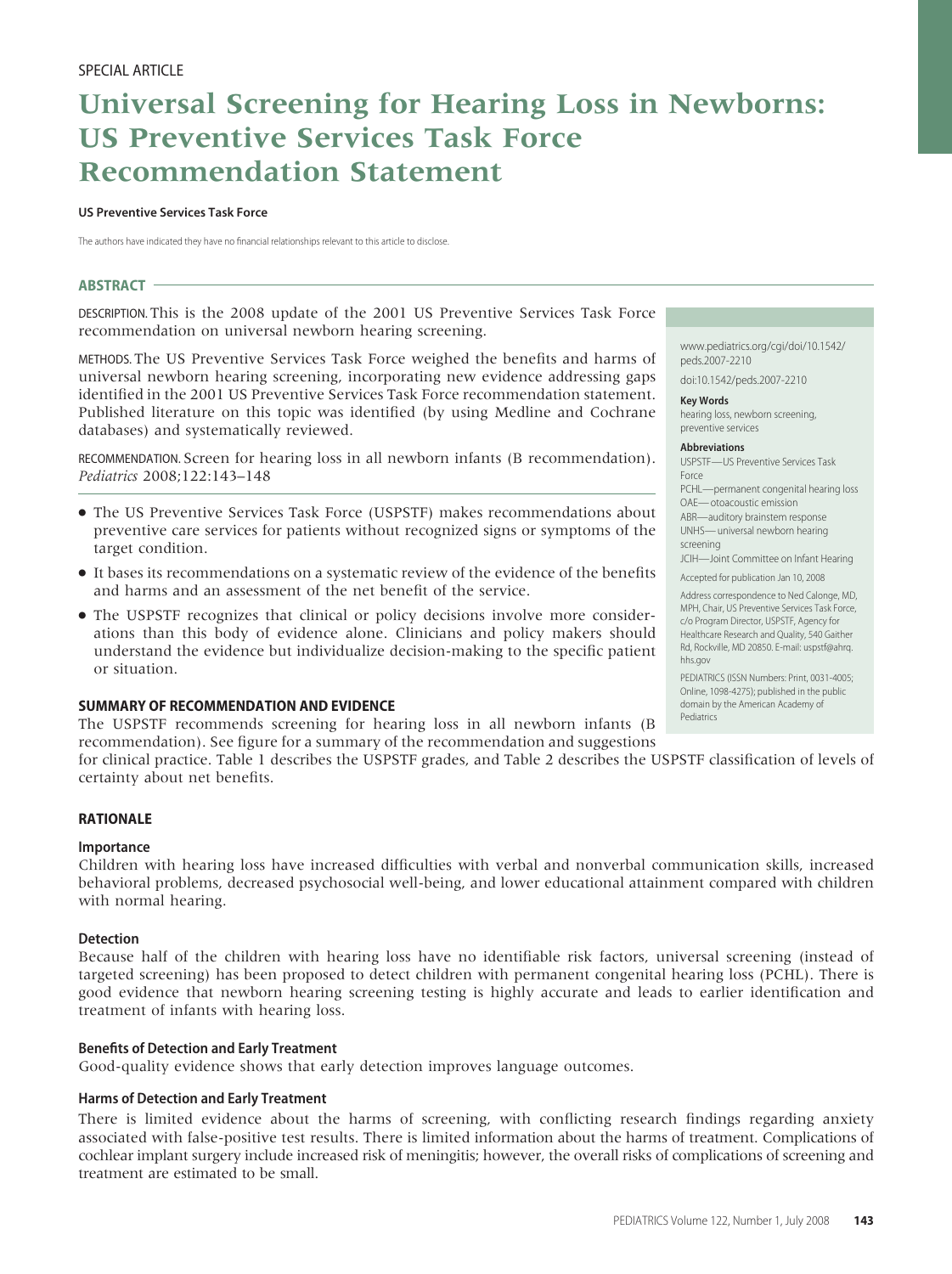

# **Universal Screening for Hearing Loss in Newborns: Clinical Summary of US Preventive Services Task Force Recommendation**

| Population             | <b>All Newborns</b>                            |  |
|------------------------|------------------------------------------------|--|
| <b>IRecommendation</b> | Screen for hearing loss in all newborn infants |  |
|                        | Grade: B                                       |  |

|                                                      | The prevalence of hearing loss in newborn infants with specific risk indicators is $10 - 20$ times higher than in the general population of newborns.                                                                                                                                                                                                                                                                                                                                                                                                  |  |
|------------------------------------------------------|--------------------------------------------------------------------------------------------------------------------------------------------------------------------------------------------------------------------------------------------------------------------------------------------------------------------------------------------------------------------------------------------------------------------------------------------------------------------------------------------------------------------------------------------------------|--|
| Risk assessment                                      | Risk indicators associated with permanent bilateral congenital hearing loss include:<br>NICU admission for $\geq 2$ d<br>family history of hereditary childhood sensorineural hearing loss<br>craniofacial abnormalities<br>certain congenital syndromes and infections<br>Approximately 50% of newborns with permanent bilateral congenital hearing loss do not have any known risk indicators.                                                                                                                                                       |  |
| Screening tests                                      | Screening programs should be conducted by using a 1-step or 2-step validated protocol.<br>A frequently-used 2-step screening process involves otoacoustic emissions followed by auditory brain stem response in newborns who fail the first test.<br>Infants with positive screening test results should receive appropriate audiologic evaluation and follow-up after discharge.<br>Procedures for screening and follow-up should be in place for newborns delivered at home, birthing centers, or hospitals without hearing screening facilities.    |  |
| Timing of screening                                  | All infants should have hearing screening before 1 mo of age.<br>Infants who do not pass the newborn screening should undergo audiologic and medical evaluation before 3 mo of age.                                                                                                                                                                                                                                                                                                                                                                    |  |
| Treatment                                            | Early intervention services for hearing-impaired infants should meet the individualized needs of the infant and family, including acquisition of communication<br>competence, social skills, emotional well-being, and positive self-esteem.<br>Early intervention comprises evaluation for amplification or sensory devices, surgical and medical evaluation, and communication assessment and therapy.<br>Cochlear implants are usually considered for children with severe-to-profound hearing loss only after inadequate response to hearing aids. |  |
| Other relevant<br>recommendations<br>from the USPSTF | Additional USPSTF recommendations regarding screening tests for newborns can be accessed at www.ahrg.gov/clinic/cps3dix.htm#pediatric.                                                                                                                                                                                                                                                                                                                                                                                                                 |  |

For the full recommendation statement and supporting documents (including a summary of the evidence) please go to www.preventiveservices.ahrq.gov.

FIGURE

Clinical summary of USPSTF recommendation.

# **USPSTF Assessment**

The USPSTF concludes that there is moderate certainty that the net benefit of screening all newborn infants for hearing loss is moderate.

# **CLINICAL CONSIDERATIONS**

## **Patient Population Under Consideration**

The patient population considered here includes all newborn infants.

| TABLE 1 What the USPSTF Grades Mean and Suggestions for Practice |
|------------------------------------------------------------------|
|                                                                  |

| Grade        | <b>Grade Definitions</b>                                                                                                                                                                                                                              | <b>Suggestions for Practice</b>                                                                                                                                              |
|--------------|-------------------------------------------------------------------------------------------------------------------------------------------------------------------------------------------------------------------------------------------------------|------------------------------------------------------------------------------------------------------------------------------------------------------------------------------|
| A            | The USPSTF recommends the service. There is high certainty that the net<br>benefit is substantial.                                                                                                                                                    | Offer/provide this service.                                                                                                                                                  |
| B            | The USPSTF recommends the service. There is high certainty that the net<br>benefit is moderate or there is moderate certainty that the net benefit is<br>moderate to substantial.                                                                     | Offer/provide this service.                                                                                                                                                  |
| $\subset$    | The USPSTF recommends against routinely providing the service. There<br>may be considerations that support providing the service in an<br>individual patient. There is moderate or high certainty that the net<br>benefit is small.                   | Offer/provide this service only if there are other considerations<br>in support of the offering/providing the service in an<br>individual patient.                           |
| $\mathsf{D}$ | The USPSTF recommends against the service. There is moderate or high<br>certainty that the service has no net benefit or that the harms outweigh<br>the benefits.                                                                                     | Discourage the use of this service.                                                                                                                                          |
| I statement  | The USPSTF concludes that the current evidence is insufficient to assess the<br>balance of benefits and harms of the service. Evidence is lacking, of poor<br>quality, or conflicting, and the balance of benefits and harms cannot be<br>determined. | Read "Clinical Considerations" in the USPSTF Recommendation<br>Statement. If offered, patients should understand the<br>uncertainty about the balance of benefits and harms. |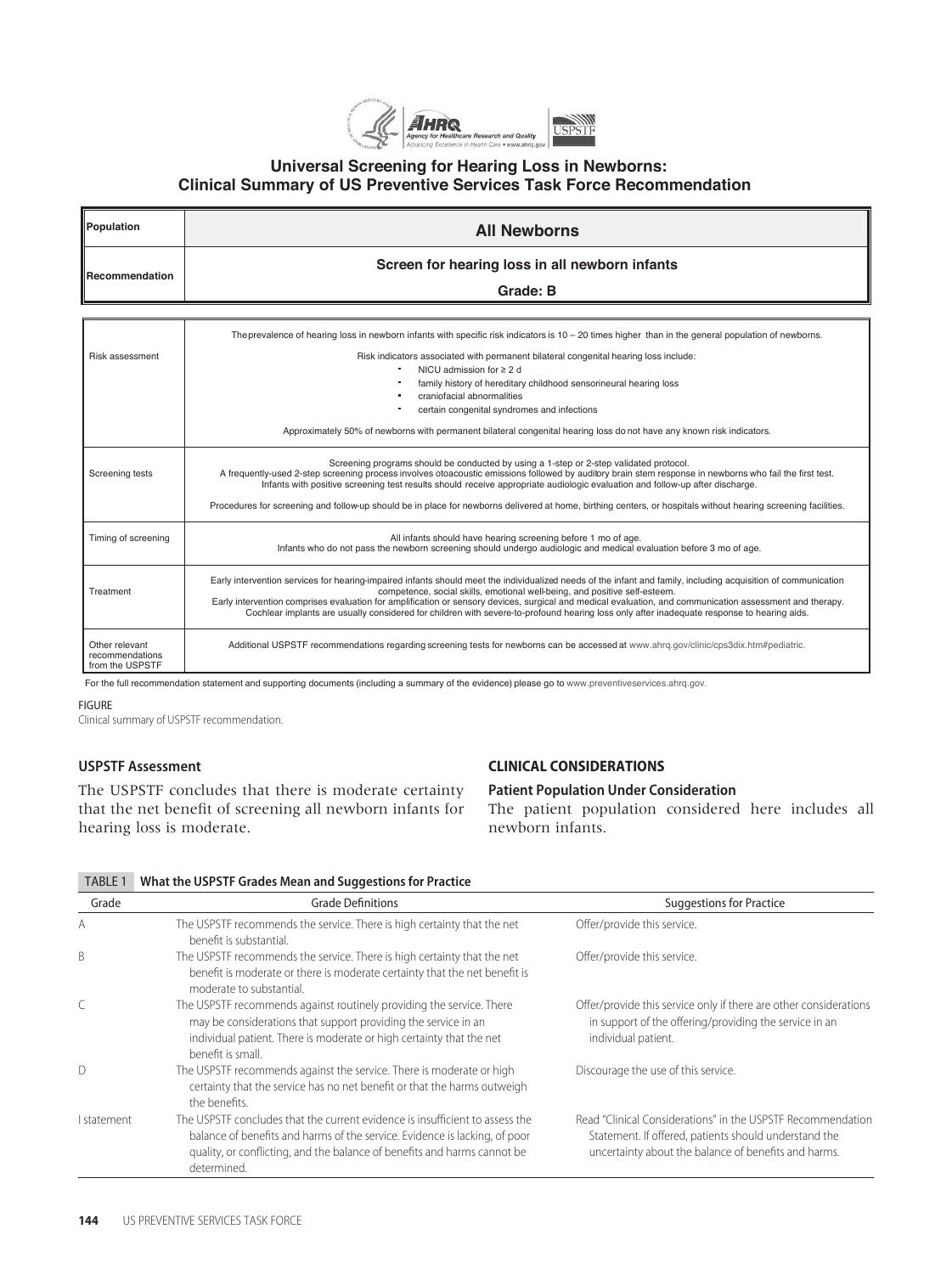#### TABLE 2 **USPSTF Levels of Certainty Regarding Net Benefit**

| Level of<br>Certainty | Description                                                                                                                                                                                                                                                                                                                                                                                                                                                                                                                                                                                             |  |
|-----------------------|---------------------------------------------------------------------------------------------------------------------------------------------------------------------------------------------------------------------------------------------------------------------------------------------------------------------------------------------------------------------------------------------------------------------------------------------------------------------------------------------------------------------------------------------------------------------------------------------------------|--|
| High                  | The available evidence usually includes consistent results from<br>well-designed, well-conducted studies in representative<br>primary care populations. These studies assess the<br>effects of the preventive service on health outcomes.<br>The conclusion, therefore, is unlikely to be strongly<br>affected by the results of future studies.                                                                                                                                                                                                                                                        |  |
| Moderate              | The available evidence is sufficient to determine the effects of<br>the preventive service on health outcomes, but<br>confidence in the estimate is constrained by factors<br>such as:<br>the number, size, or quality of individual studies;<br>inconsistency of findings across individual studies;<br>limited generalizability of findings to routine primary care<br>practice; or                                                                                                                                                                                                                   |  |
| l ow                  | lack of coherence in the chain of evidence<br>As more information becomes available, the magnitude or<br>direction of the observed effect could change, and the<br>change may be large enough to alter the conclusion.<br>The available evidence is insufficient to assess effects on<br>health outcomes. Evidence is insufficient because of:<br>the limited number or size of studies:<br>important flaws in study design or methods;<br>inconsistency of findings across individual studies;<br>gaps in the chain of evidence;<br>findings not generalizable to routine primary care<br>practice; or |  |
|                       | a lack of information on important health outcomes<br>More information may allow an estimation of effects on health<br>outcomes.                                                                                                                                                                                                                                                                                                                                                                                                                                                                        |  |

The USPSTF defines certainty as "likelihood that the USPSTF assessment of the net benefit of a preventive service is correct." The net benefit is defined as benefit minus harm of the preventive service as implemented in a general, primary care population. The USPSTF assigns a certainty level on the basis of the nature of the overall evidence available to assess the net benefit of a preventive service.

## **Assessment of Risk**

Risk factors associated with a higher incidence of permanent bilateral congenital hearing loss include NICU admission for  $\geq$  days, several congenital syndromes, family history of hereditary childhood sensorineural hearing loss, craniofacial abnormalities, and certain congenital infections. However,  $\sim$  50% of infants with permanent bilateral congenital hearing loss do not have any known risk factors.

## **Screening Tests**

Screening programs should be conducted by using a 1 or 2-step validated protocol. A frequently used protocol requires a 2-step screening process, which includes otoacoustic emissions (OAEs) followed by auditory brainstem response (ABR) in those who failed the first test. Equipment should be well maintained, staff should be thoroughly trained, and quality-control programs should be in place to reduce avoidable false-positive test results. Programs should develop protocols to ensure that infants with positive screening-test results receive appropriate audiologic evaluation and follow-up after discharge. Newborns delivered at home, birthing centers, or hospitals without hearing screening facilities should have some mechanism for referral for newborn hearing screening, including tracking of follow-up.

## **Treatment**

Early intervention services for hearing-impaired infants should be designed to meet the individualized needs of the infant and family, including acquisition of communication competence, social skills, emotional well-being, and positive self-esteem. Early intervention includes evaluation for amplification or sensory devices, surgical and medical evaluation, and communication assessment and therapy. In recent years, cochlear implants have become more available for appropriate candidates; this surgery is usually considered in those with severe-toprofound hearing loss only after inadequate response to hearing aids.

#### **Screening Intervals**

All infants should have hearing screening before 1 month of age. Those infants who do not pass the newborn screening should undergo audiologic and medical evaluation before 3 months of age for confirmatory testing. Because of the elevated risk of hearing loss in infants with risk indicators, an expert panel has made a 2000 recommendation that these children should undergo periodic monitoring for 3 years.<sup>1</sup>

## **OTHER CONSIDERATIONS**

#### **Implementation**

Thirty-nine US states have enacted legislation related to universal newborn hearing screening (UNHS). These laws differ with respect to whether screening is mandated or encouraged, how results are reported, and how screening is funded.

#### **Research Needs/Gaps**

Additional studies detailing the correlation between childhood language scores and functional outcomes (eg, school attainment and social functioning) are needed.

## **DISCUSSION**

#### **Burden of Disease**

The focus of UNHS programs is on congenital (as opposed to acquired or progressive) hearing loss that may not be detected in the newborn period. According to the 2000 statement from the Joint Committee on Infant Hearing (JCIH), hearing screening should identify infants at risk for specifically defined hearing loss that interferes with development. The targeted hearing loss for UNHS programs is permanent sensory or conductive hearing loss averaging 30 to 40 dB or more in the frequency region important for speech recognition  $(\sim 500 -$ 4000 Hz).<sup>1</sup> PCHL occurs in 1 to 3 per 1000 live births. The prevalence for PCHL is higher than for other conditions screened for in the newborn period. Children with hearing loss may have difficulty learning grammar, word order, idiomatic expressions, and other forms of verbal communication.2 Delayed language and speech, low educational attainment, increased behavior problems, de-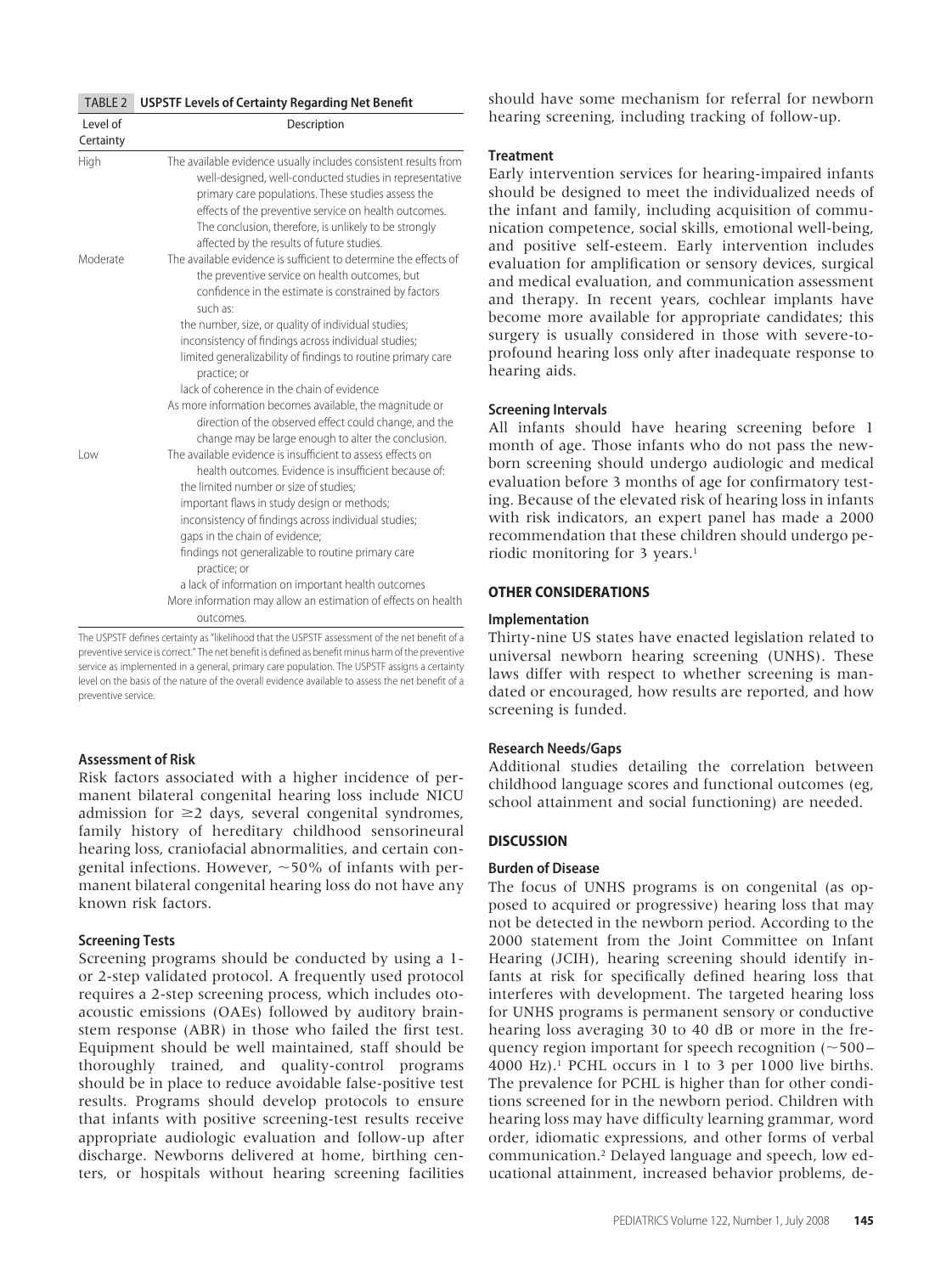creased psychosocial well-being, and poor adaptive skills are all associated with hearing loss in children.1–3

Risk factors associated with a higher incidence of PCHL include NICU admission for  $\geq$  2 days; syndromes associated with hearing loss, such as Usher syndrome and Waardenburg syndrome; family history of hereditary childhood hearing loss; craniofacial abnormalities; and congenital infections such as cytomegalovirus, toxoplasmosis, bacterial meningitis, syphilis, herpes, and rubella.<sup>1</sup> However,  $\sim$  50% of infants with PCHL do not have any known risk factors.<sup>2,4,5</sup> In studies that included data on ethnicity and socioeconomic status, there has been a higher incidence of PCHL among white American infants compared with infants in other, less well-represented minority groups regardless of the age at which the hearing loss was identified.<sup>2</sup>

## **Scope of Review**

The USPSTF examined the evidence for (1) the efficacy of UNHS in improving the initiation of treatment by 6 months of age for average- and high-risk infants compared with targeted screening, (2) the efficacy of treatment on language and communication outcomes if started before 6 months of age for those infants not identified by targeted screening, and (3) the harms of universal screening. There has been no direct evidence comparing targeted and universal screening programs in average- and high-risk infants.

#### **Accuracy of Screening Tests**

There are 2 approaches to screening newborns for hearing loss: UNHS of all newborns and targeted screening of high-risk newborns.<sup>2</sup> All states that have hearingscreening programs use universal screening. Infants who do not pass the newborn screening tests are referred for confirmatory testing before a diagnosis of PCHL is made. Referral rates have been lower in programs staffed by dedicated technicians rather than volunteers and students.2

Both OAEs and ABR tests are noninvasive and evaluate easily recorded physiologic activities in newborns that correlate with the degree of peripheral hearing sensitivity.

A large, good-quality community-based cohort trial showed that the 2-step approach to UNHS (OAEs followed by ABR for those who failed the first test) yielded a screening sensitivity of 0.92 and a specificity of 0.98.4

#### **Effectiveness of Early Detection and/or Treatment**

A nonrandomized, controlled trial consisting of infants at high and average risk yielded good-quality evidence that newborns who underwent UNHS had earlier referral, diagnosis, and initiation of treatment compared with those who were not screened.<sup>5</sup> The number of cases of PCHL referred before the age of 6 months for infants in the UNHS population was 19 times higher compared with that of the nonscreened infants. More children with true PCHL were referred to audiology services before 6 months of age if they were born during periods with UNHS, compared with children born during periods without screening. The odds ratio for early confirmation of hearing impairment before 10 months of age was 5.0 times greater for screened infants compared with nonscreened infants. The odds of initiating early management of hearing loss before 10 months of age was 8.0 times higher for screened infants compared with nonscreened infants.

For all infants involved in the aforementioned trial, an 8-year follow-up study was performed that followed infants with abnormal screening-test results at birth or later.4 The proportion of infants with true hearing impairment who were referred before 6 months of age was 74% during periods with UNHS and 31% during periods without UNHS. After adjustment for the severity of hearing impairment, UNHS was even more strongly correlated with referral before 6 months of age. One additional case of PCHL was referred before 6 months of age for every 1969 infants in the UNHS population.

A community-based retrospective cohort trial yielded good-quality evidence that those children with bilateral permanent hearing impairment who had early diagnostic confirmation before 9 months of age and those who had UNHS (compared with those who had no screening) had moderately higher receptive language scores at 8 years of age.<sup>6</sup>

One fair-quality retrospective cohort study examined children from 7 to 8 years of age who were fitted with hearing aids for congenital hearing impairment by the age of 4.5 years. The study found that age at diagnosis did contribute significantly to variance on receptive vocabulary but did not for other language, speech, or reading measures.7 There is fair-quality evidence, based on a retrospective cohort study, that an earlier age at the time of enrollment into an early child hearing intervention program results in better outcomes for receptive and expressive language compared with those treated at a later age, after controlling for degree of hearing loss and degree of outcome impairment at program entry.8 A fair-quality retrospective cohort study that analyzed children enrolled for at least 6 months in a diagnostic early intervention program showed that children enrolled before 11 months of age had stronger vocabulary and reasoning skills than children enrolled at later ages, after adjustment for family involvement, degree of hearing loss, and nonverbal IQ.9

#### **Potential Harms of Screening and Treatment**

Limited evidence is available about the harms of screening. A fair-quality retrospective cohort study showed no differences in anxiety and attitude toward infant scores for mothers of infants who passed and did not pass screening tests.<sup>10</sup> There is fair evidence, based on a prospective cohort study, that there is no significant difference in the level of concern of mothers whose infants failed the first and second hearing-screening tests.<sup>2</sup> One poor-quality case-control study examined infants who were at risk for hearing impairment, who failed a distraction stress test, or who were controls for the other 2 groups. Parent-reported concerns about language development, general development, and perceived vulnerability to ill health did not differ among the groups, and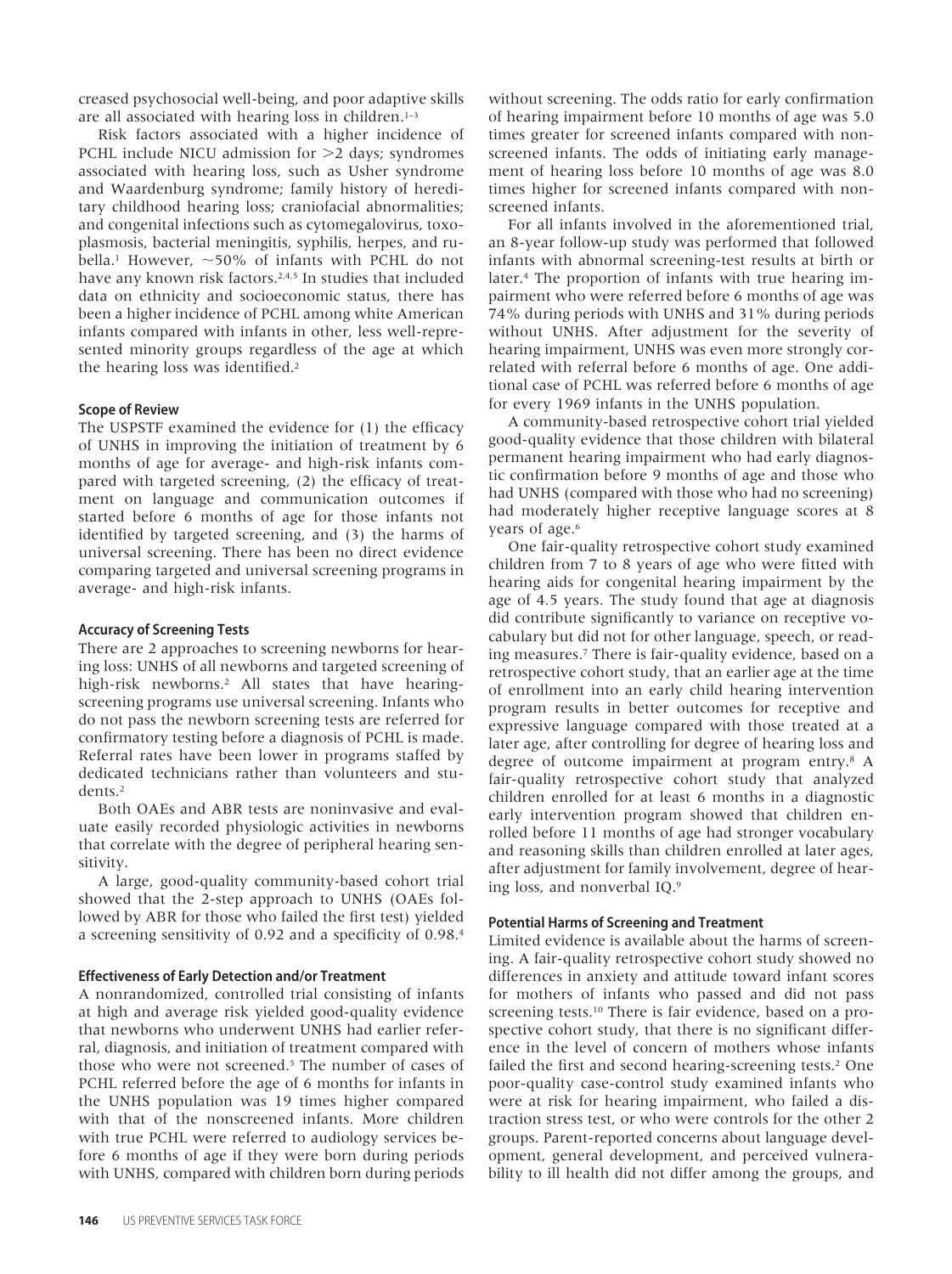most negative emotions resolved after the child's definitive hearing test.2

Evidence regarding the harms of treatment is also limited. The have been few immediate complications of surgery reported in case series and case reports of cochlear implant surgery in infants; however, an increased risk of meningitis that may persist for several years after implantation has been reported. Note that these case series reflect the use of a no-longer-manufactured cochlear implant. Furthermore, children with congenital cochlear abnormalities may have a predisposition to meningitis regardless of the use of cochlear implants. The overall complications of screening and treatment are estimated to be small.

## **Estimate of Magnitude of Net Benefit**

There is good evidence that newborn hearing-screening testing is highly accurate and leads to earlier identification and treatment of infants with hearing loss. With regard to the yield of screening 10 000 newborns for hearing loss by using universal versus targeted screening, universal screening would yield 7 more cases diagnosed by 3 months of age (1 with risk factors and 6 without known risk factors). The number needed to screen to diagnose 1 case is 878 and 178 for UNHS and targeted screening programs, respectively. The number needed to screen to diagnose 1 additional case by 3 months of age is 1333 for UNHS.<sup>2</sup>

# **RECOMMENDATIONS OF OTHER GROUPS**

The JCIH endorses early detection and intervention for infants with hearing loss through integrated, interdisciplinary state and national systems of UNHS, evaluation, and family-centered intervention. The JCIH 2000 position statement (and recently released 2007 statement) provides guidelines that include UNHS soon after birth, before hospital discharge, or before 1 month of age; diagnosis of hearing loss through audiologic and medical evaluation before 3 months of age; and intervention through interdisciplinary programs for infants with confirmed hearing loss before 6 months.<sup>1,11</sup> The American Academy of Pediatrics Task Force on Newborn and Infant Hearing, the National Institute on Deafness and Other Communication Disorders, and the Centers for Disease Control and Prevention Early Hearing Detection and Intervention Program support the JCIH recommendations.12–14 The American Academy of Audiology Task Force on the Early Identification of Hearing Loss agrees that the use of support personnel in newborn hearingscreening programs is an appropriate and often necessary strategy for achieving universal detection of congenital hearing loss.15 The supervising audiologist should be experienced in both the development and maintenance of a UNHS program, including an understanding of technology options.

# **MEMBERS OF THE USPSTF**

Members of the USPSTF at the time this recommendation was finalized were Ned Calonge, MD, MPH, USPSTF Chair (Colorado Department of Public Health and Environment, Denver, CO); Diana B. Petitti, MD, MPH, USP-STF Vice-chair (Keck School of Medicine, University of Southern California, Sierra Madre, CA); Thomas G. DeWitt, MD (Children's Hospital Medical Center, Cincinnati, OH); Leon Gordis, MD, MPH, DrPH (Johns Hopkins Bloomberg School of Public Health, Baltimore, MD); Kimberly D. Gregory, MD, MPH (Cedars-Sinai Medical Center, Los Angeles, CA); Russell Harris, MD, MPH (University of North Carolina School of Medicine, Chapel Hill, NC); George Isham, MD, MS (HealthPartners, Minneapolis, MN); Michael L. LeFevre, MD, MSPH (University of Missouri School of Medicine, Columbia, MO); Carol Loveland-Cherry, PhD, RN (University of Michigan School of Nursing, Ann Arbor, MI); Lucy N. Marion, PhD, RN (Medical College of Georgia, Augusta, GA); Virginia A. Moyer, MD, MPH (University of Texas Health Science Center, Houston, TX); Judith K. Ockene, PhD (University of Massachusetts Medical School, Worcester, MA); George F. Sawaya, MD (University of California, San Francisco, CA); Albert L. Siu, MD, MSPH (Mount Sinai Medical Center, New York, NY); Steven M. Teutsch, MD, MPH (Merck & Company, Inc, West Point, PA); and Barbara P. Yawn, MD, MSPH, MSc (Olmsted Medical Center, Rochester, MN). For a list of current task force members, go to www.ahrq.gov/clinic/uspstfab.htm.

## **REFERENCES**

- 1. Joint Committee on Infant Hearing; American Academy of Audiology; American Academy of Pediatrics; American Speech-Language-Hearing Association; Directors of Speech and Hearing Programs in State Health and Welfare Agencies. Year 2000 position statement: principles and guidelines for early hearing detection and intervention programs. *Pediatrics.* 2000;106(4):798 – 817
- 2. Nelson HD, Bougatsos C, Nygren P. Universal Newborn Hearing Screening: Systematic Review to Update the 2001 U.S. Preventive Services Task Force Recommendation. *Pediatrics*. 2008;122(1):e266 – e276
- 3. Helfand M, Thompson DC, Davis RL, McPhillips H, Homer CJ, Lieu TL. Newborn hearing screening. Rockville, MD: Agency for Healthcare Research and Quality; 2001. Systematic evidence review No. 5; AHRQ publication 02-S001. Available at: www.ahrq.gov/clinic/serfiles.htm. Accessed July 17, 2007
- 4. Kennedy C, McCann D, Campbell MJ, Kimm L, Thornton R. Universal newborn screening for permanent childhood hearing impairment: an 8-year follow-up of a controlled trial. *Lancet.* 2005;366(9486):660 – 662
- 5. Wessex Universal Neonatal Hearing Screening Trial Group. Controlled trial of universal neonatal screening for early identification of permanent childhood hearing impairment. *Lancet.* 1998;352(9145):1957–1964
- 6. Kennedy CR, McCann DC, Campbell MJ, et al. Language ability after early detection of permanent childhood hearing impairment. *N Engl J Med.* 2006;354(20):2131–2141
- 7. Wake M, Hughes EK, Poulakis Z, Collins C, Rickards FW. Outcomes of children with mild-profound congenital hearing loss at 7 to 8 years: a population study. *Ear Hear.* 2004;25(1):  $1 - 8$
- 8. Moeller MP. Early intervention and language development in children who are deaf and hard of hearing. *Pediatrics.* 2000; 106(3). Available at: www.pediatrics.org/cgi/content/full/106/ 3/e43